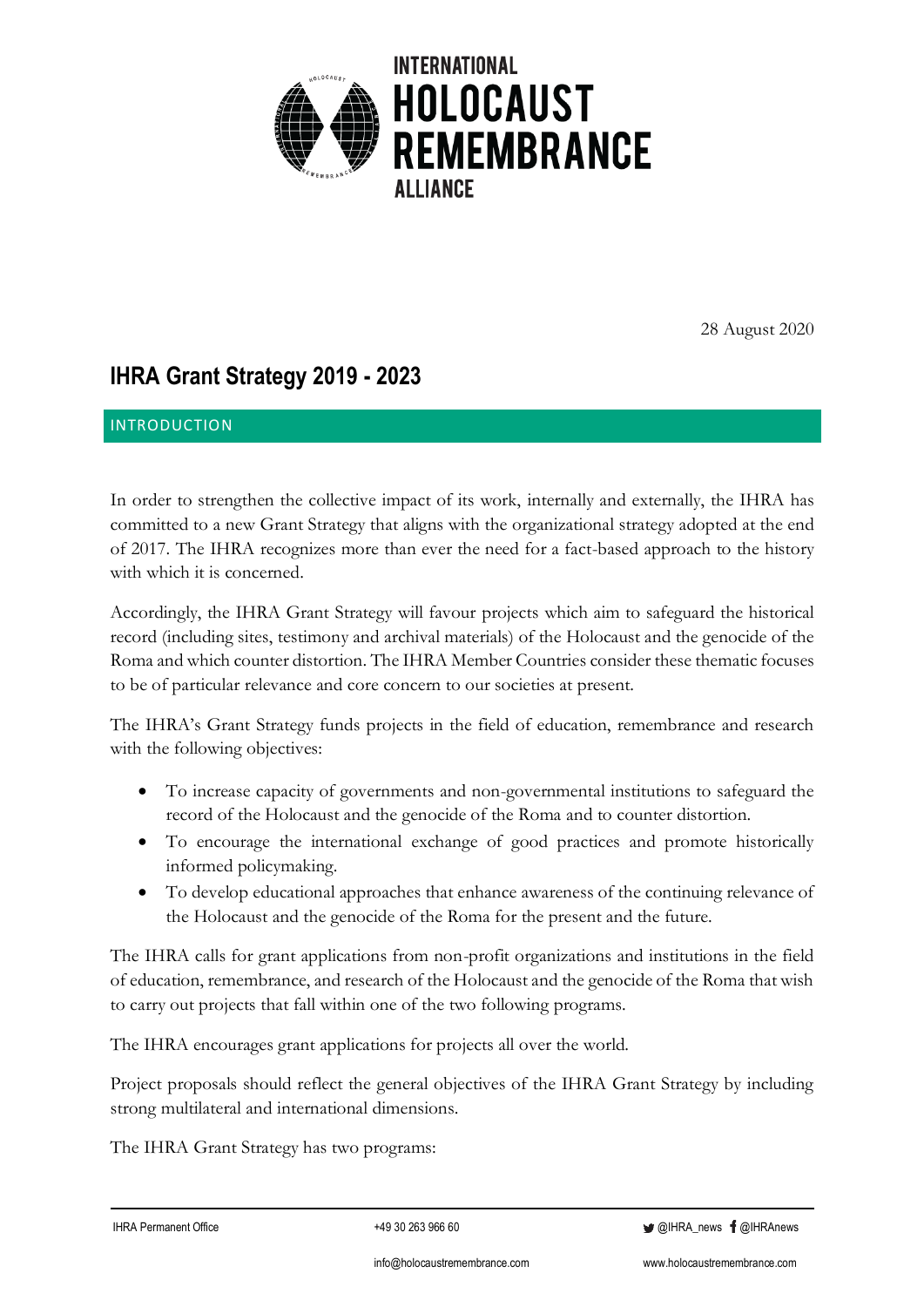

Program 1: Safeguarding the record of the Holocaust and the genocide of the Roma

Program 2: Countering distortion

## PROGRAM DESCRIPTION

PROGRAM 1: SAFEGUARDING THE RECORD OF THE HOLOCAUST AND THE GENOCIDE OF THE ROMA

With reference to paragraph 7 of the [Stockholm Declaration,](https://holocaustremembrance.com/stockholm-declaration) IHRA Member Countries share a commitment to shed light on the still obscure shadows of the Holocaust as well as to ensure and facilitate access to the historical record.

Through Program 1, the IHRA seeks to fund projects that contribute to safeguarding the record of the Holocaust and the genocide of the Roma in the following areas:

- Testimonies of survivors and witnesses which have not yet been recorded
- Mapping and documentation of as yet unidentified and/or unmarked sites pertaining to the Holocaust and/or the genocide of the  $Roma<sup>1</sup>$
- Archival material that is physically at risk or where there are problems of accessibility

Applicants for projects within this program are strongly encouraged to draw on and make use of the IHRA' draft [working definition of Holocaust-related materials](https://www.holocaustremembrance.com/node/532) that was developed for IHRA's archival access project.

Eligible applications will demonstrate that their proposal seeks to contribute to a more complete historical record. Successful projects will also include aspects that seek to engage community leaders and political decisionmakers, and to raise awareness both at the political level and with relevant media.

The IHRA welcomes projects that use, enhance and further develop existing IHRA resources such as guidelines, working definitions, reports, publications and charters.

## PROGRAM 2: COUNTERING DISTORTION

With reference to paragraph 3 of the [Stockholm Declaration,](https://www.holocaustremembrance.com/stockholm-declaration) IHRA Member Countries share a commitment to uphold and disseminate the comprehensive truth of the Holocaust, as well as of the genocide of the Roma, and to ensure that future generations can understand the causes and process of implementation of the Holocaust and the genocide of the Roma and reflect upon their consequences.

<sup>1</sup> Not only killing sites but also mass graves, burial sites, sites of persecution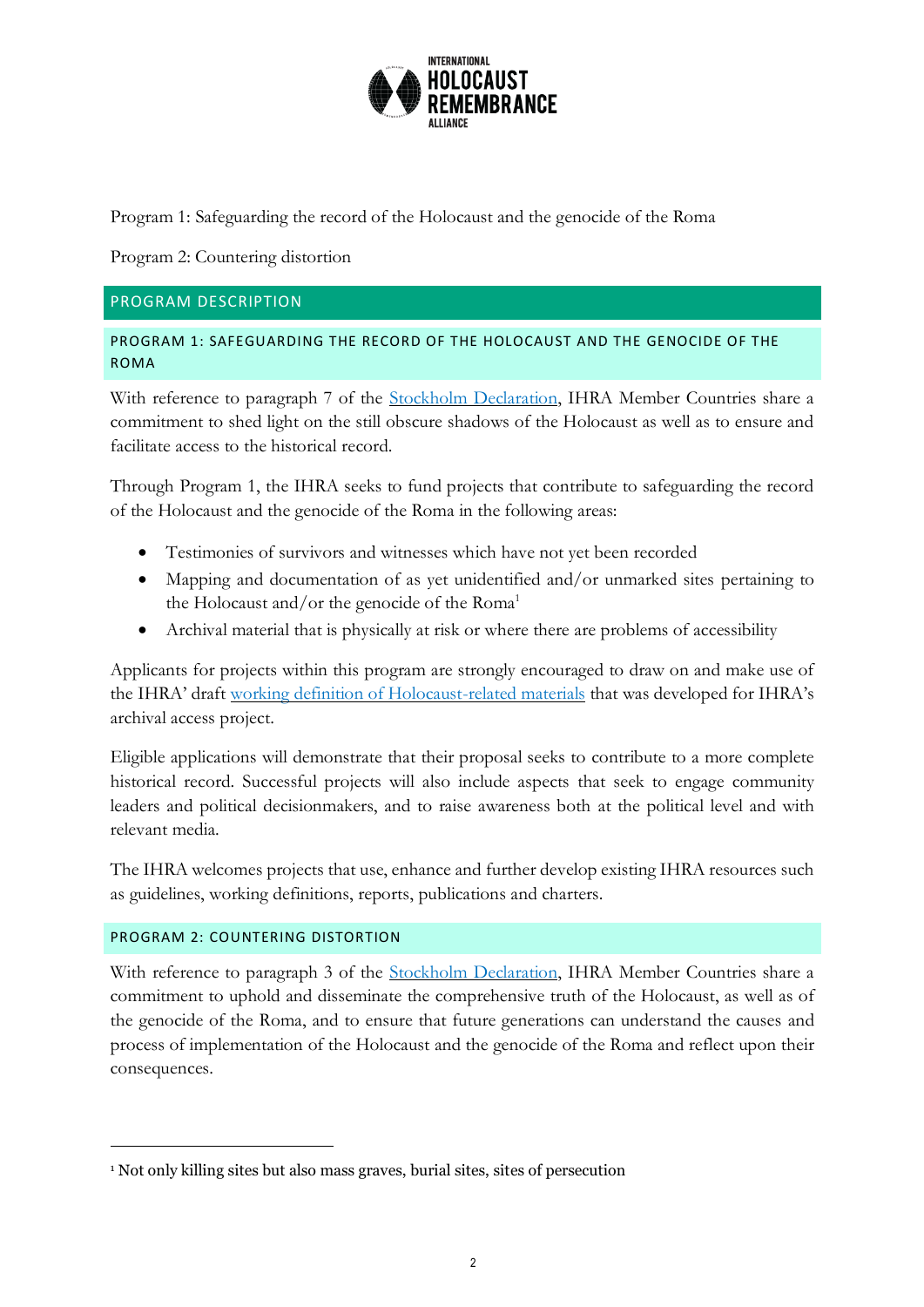

Through Program 2, the IHRA encourages projects that aim to prevent and counter distortion in the following areas:

- Public discourse, media and particularly social media
- Education
- Research
- Memorialization<sup>2</sup>

The IHRA grants funds for projects that seek effective and meaningful ways to prevent and counteract distortion, which emphasize the sharing of good practices and strengthen international cooperation on this topic as well as increasing the capacity of governmental and non-governmental institutions to address these issues.

Applicants must demonstrate clearly how the proposed objectives of the project will contribute to preventing and countering distortion in the aforementioned areas.

Applicants aiming to submit and carry out projects related to distortion are strongly encouraged to draw on and make use of the [IHRA's working definition on Holocaust denial and distortion](https://www.holocaustremembrance.com/working-definition-holocaust-denial-and-distortion) and the [working definition of antisemitism.](https://www.holocaustremembrance.com/node/196) Issues such as countering Holocaust distortion are complex and nuanced, and to guide the work in this area, the IHRA also made available online a [paper on](https://holocaustremembrance.com/sites/default/files/inline-files/Paper%20on%20Distortion_0.pdf)  [Holocaust distortion and denial.](https://holocaustremembrance.com/sites/default/files/inline-files/Paper%20on%20Distortion_0.pdf)

# APPLICATION CRITERIA

These guidelines provide important information regarding the criteria for the IHRA Grant Strategy 2019-23. Please read the following pages carefully and contact the IHRA Permanent Office with any further questions.

Rosvita Krajinovic Program Officer [info@holocaustremembrance.com](mailto:info@holocaustremembrance.com)  $Tel \cdot +493026396660$ 

## PROJECT OBJECTIVES AND EXPECTED OUTCOME

Project objectives and expected outcomes must be logically related to each other, should be clearly described and should be relevant to IHRA's Grant Strategy objectives.

Applications which include various activities, which could be considered as several projects within one proposal, are not eligible for funding. Applications with several activities will only be

<sup>2</sup> Please note that the IHRA does not cover the costs for commemoration or remembrance ceremonies.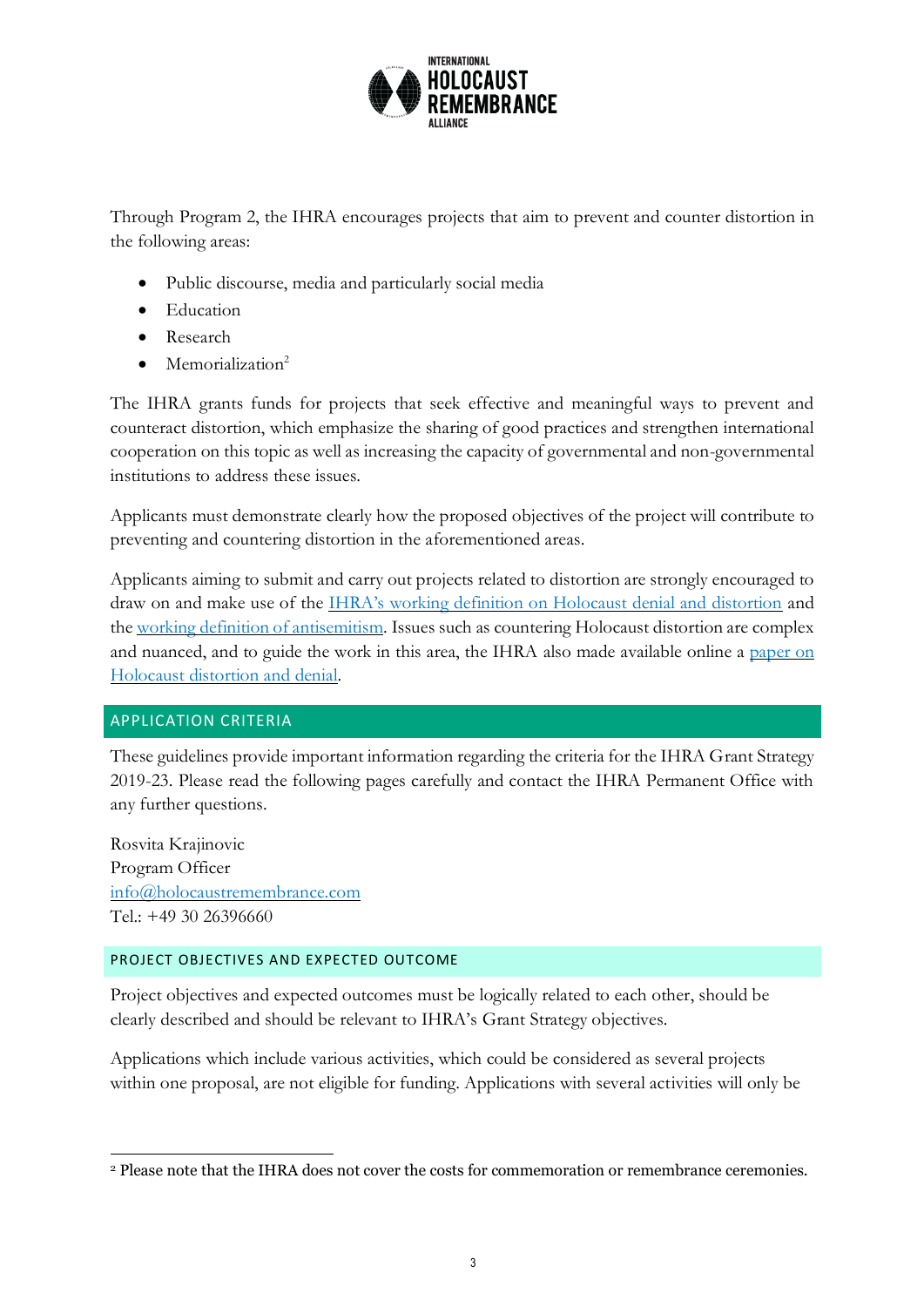

accepted if these activities are in logical connection to each other and can be considered as essential to fulfil the project's objectives.

The project material produced in the context of the project and the final results of the project must be made available online, where relevant.

All project proposals need to contain a communications plan. The IHRA Permanent Office will provide a template.

## CONFERENCES, SEMINARS, WORKSHOPS

If you are applying for IHRA funds to support a conference, seminar or workshop, a clear and convincing explanation of why the conference is the appropriate activity to meet the project objectives should be provided. Information should include answers to the following questions:

- What is the main objective of the conference? Which insights would you like to gain? Will you present an analysis of the outcome? How will the outcome be used to reach the objectives of the project?
- What is innovative about the conference? Are you looking at the topic from a new perspective? Do you strive for participatory discussions of the audience?
- What kind of follow-up are you planning?
- How do you plan the wider dissemination of the conference results (e.g. through online publications, online video-streaming of the conference etc.)?

The submission of a detailed draft program including possible speakers is a mandatory requirement for each proposal including a conference, seminar and/or workshop.

Sensitivity to geographical and gender balance is strongly encouraged.

## TARGET GROUPS

Applications should clearly indicate the target group(s) of the proposed project and outline how the project will reach or influence these groups. Key questions to consider are:

- Whom does your project aim to influence and how does it propose to do so?
- What measurable change do you wish to see in your target group if your project is successful?

Please also see the criteria for target groups under the section 'International Dimension'.

Eligible Target Groups include:

POLITICAL DECISION MAKERS / ACTORS: for example, Members of Parliament; Governmental and regional representatives (including but not limited to: ministers, ministry officials, diplomats,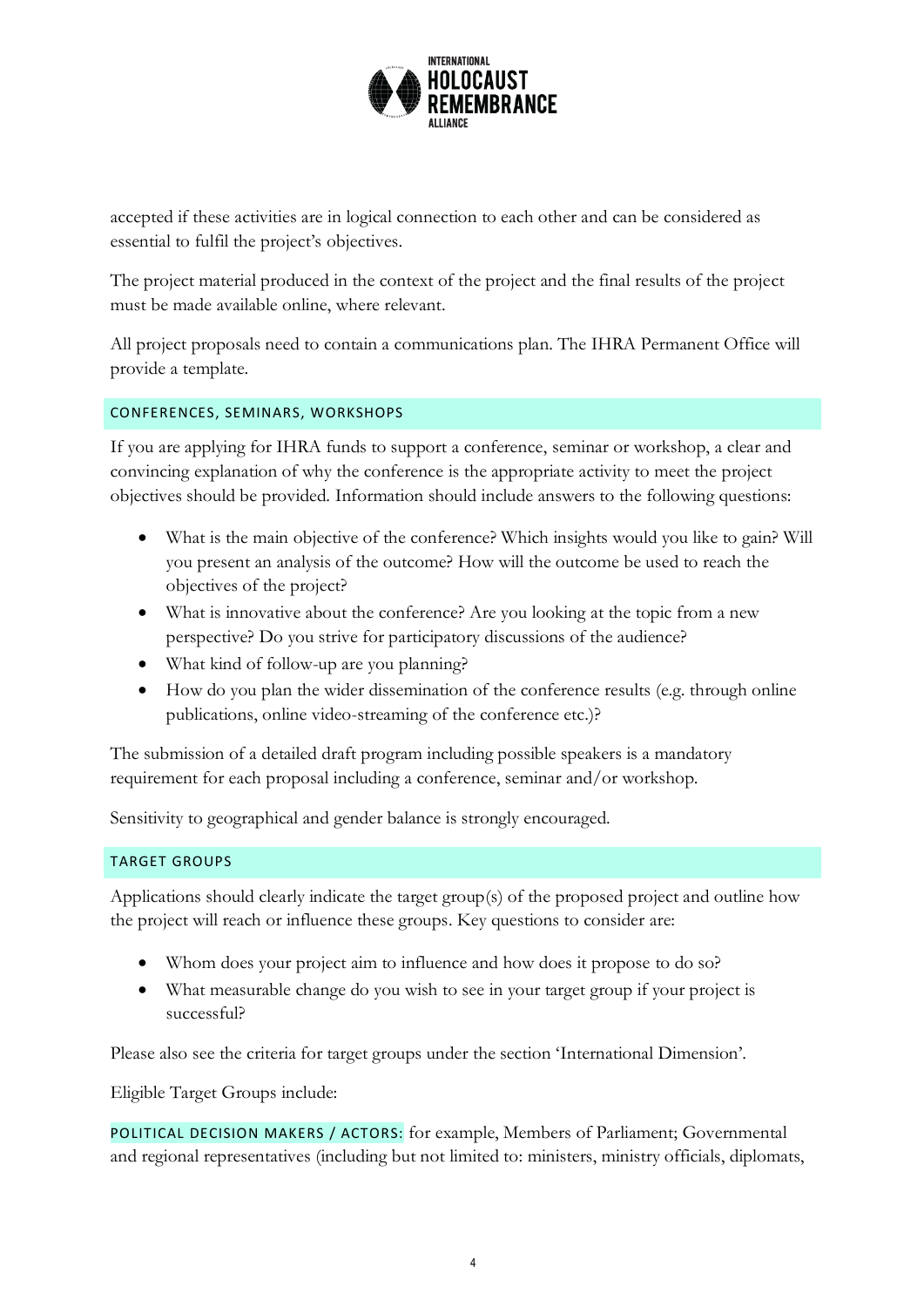

governors, mayors, etc.); Civil servants (including but not limited to: officials in public directorates and institutions, police commissioners and officers, etc.)

Where an [IHRA Member Country](https://www.holocaustremembrance.com/countries-and-membership) directly benefits from a project, for example by educating civil servants in a country, the IHRA will only fund the project under the condition that the IHRA Member Country is co-funding a minimum of 40 % of the project costs.

CIVIL SOCIETY: including but not limited to: NGOs, union representatives and community/religious institutions and leaders, social activists and lawyers etc.

MEDIA: particularly opinion leaders in the field of social media, press, television and radio (including journalists, and heads of media institutions).

EDUCATIONAL POLICYMAKERS: including but not limited to: curricula developers, developers of textbooks, teaching material and editors, university deans and board members, teacher trainers, heads of educational departments at museums and memorials, etc.

ACADEMIA: e.g. scholars, academics (including university professors), academic organizations and associations.

MUSEUMS AND MEMORIALS: e.g. representatives of museums and memorials including curators and guides.

ARCHIVES AND ARCHIVISTS: including public and private collections.

**Please note:** teachers, pupils, and children as such are not eligible target groups for the IHRA, since they fall under the responsibility of the individual Member Countries. If teacher trainers are among the target group, proof of their affiliation with an official institution for teacher training is required.

## INTERNATIONAL DIMENSION

In line with the Grant Strategy objectives, only projects that demonstrate a clear international dimension are eligible for funding under the IHRA Grant Strategy. Applicants should reflect this requirement in the following areas of the project proposal:

## TARGET GROUP:

In order to be eligible for funding, project proposals should demonstrate a clear international dimension in terms of the target group benefiting from the project. Projects should seek to bring together target groups from at least two different countries. The purpose of this rule is to foster the international exchange of good practices.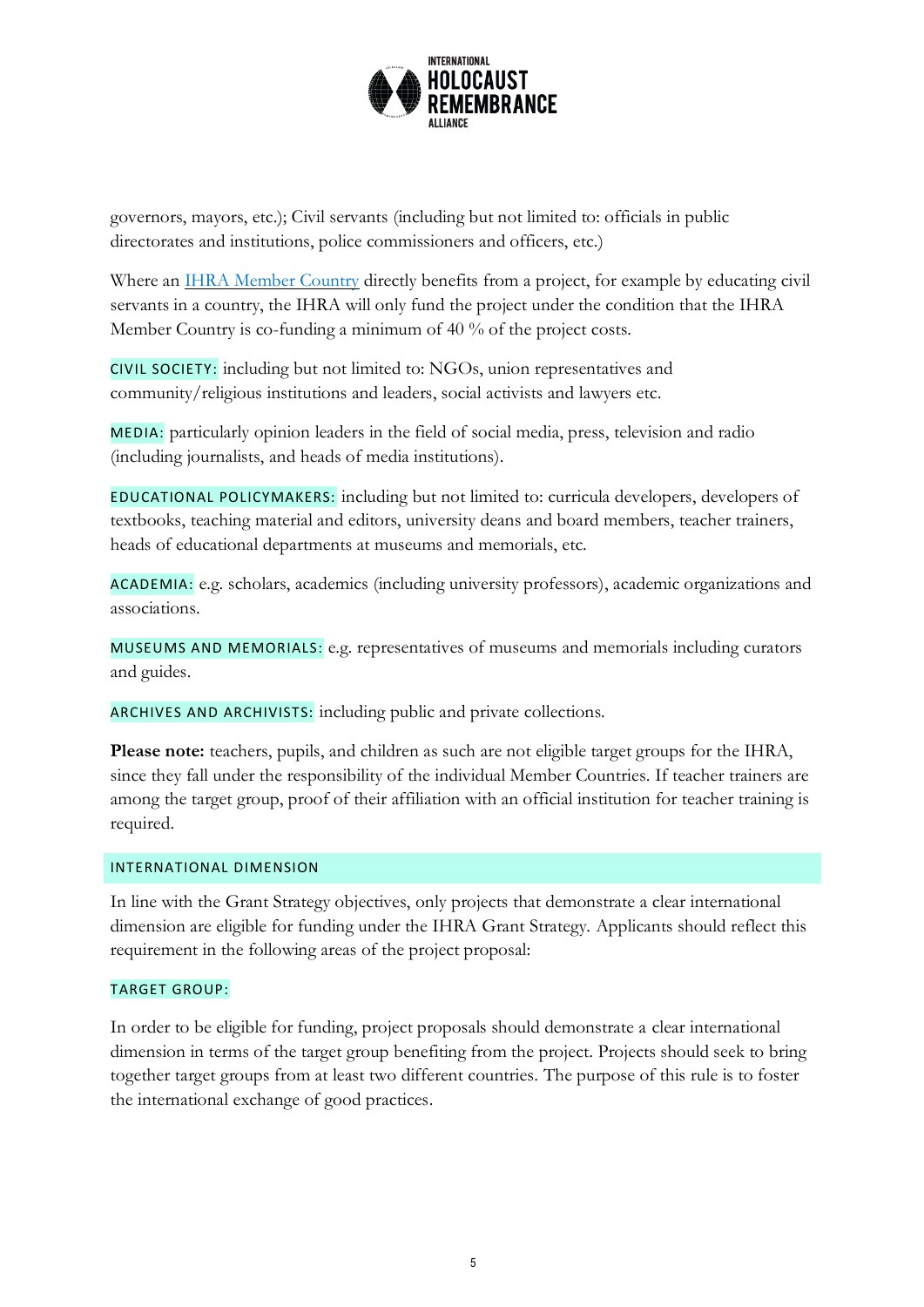

#### PROJECT PARTNERSHIP:

International project partnership is also strongly encouraged under the Grant Strategy. Proposals that clearly demonstrate the involvement of at least one project partner from a country different from that of the primary applicant are particularly welcomed. In order to be a 'project partner' the partnering organization should be involved in developing the concept for the project proposal. A contract of partnership should be provided with the application.

#### PARTICIPATING ORGANIZATIONS:

A participating organization is an organization or institution that is involved in the project, for example by providing services/ expertise or by participating in conferences and events. This does not imply the same level of involvement as a formal Project Partner.

## MONITORING AND EVALUATION

Once the IHRA approves a grant and allocates funds, applicants must comply with IHRA's project management, and monitoring and evaluation requirements. This includes the completion of a logical framework, submission of financial and operational reports including an independent audit report, as well as, for multi-annual projects, annual interim reports. The IHRA will provide templates for narrative reporting and the IHRA will evaluate projects against the following criteria:

#### RELEVANCE

Applicants should clearly explain the relevance of the project in meeting the needs and addressing the challenges identified under program 1 or program 2. Relevance is the extent to which the objectives of a project are continuously consistent with the objectives of the IHRA Grant Strategy and with the objectives of the individual program under which the project falls.

#### IMPACT

Applicants should try to capture the contribution of the project. The IHRA asks applicants to track positive and negative, primary and secondary changes produced by the project. These changes may be direct or indirect, intended or unintended.

#### PARTNERSHIP AND COOPERATION

The applicant should outline the coordination and collaboration arrangements that have been made with partners and stakeholders. Partnerships and cooperation is a measure of the level and quality of the cooperation with external partners and stakeholders through:

a) The extent to which the right partnerships have been identified.

b) The extent to which partnerships have been sought and established, and synergies have been created.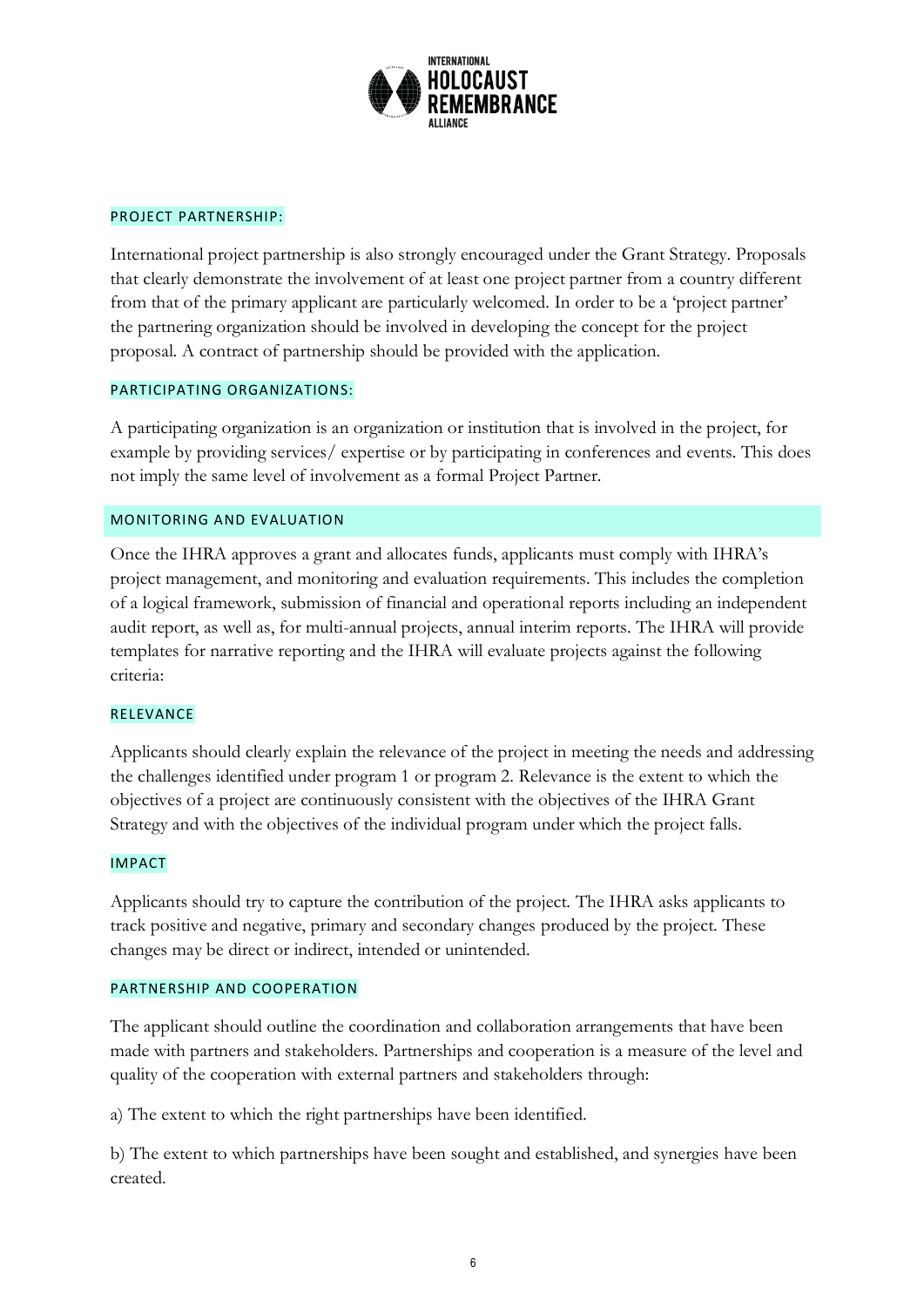

c) The extent to which there was effective coordination among partners.

## EFFECTIVENESS

Effectiveness is the extent to which a project/program achieves its objectives and outcomes. The process of monitoring and evaluation should show whether and how the objectives and outcomes have been achieved. It should highlight any major constraints and problems that have impacted the implementation and delivery of the project. The aim is to learn from these constraints and avoid them in the future, or find solutions to improve performance.

#### LESSONS LEARNED

Lessons learnt are generalizations based on evaluation experiences with projects, programs, or policies that abstract from the specific circumstances to broader situations. Frequently, lessons highlight strengths or weaknesses in preparation, design, and implementation that affect performance, outcome, and impact. Applicants will be asked to reflect on lessons learned on completion of their project.

#### FINANCIAL CRITERIA

IHRA will only accept applications with a detailed budget proposal outlining clearly how each of the budget items have been calculated.

#### AMOUNT OF FUNDING

The minimum grant available per project per year of funding is 15,000€. The maximum grant available per year of funding is 50,000€.

The IHRA will take into consideration the proportionality between the annual operating budget of the applying organization and the requested grant.

#### TRAVEL COSTS:

IHRA grants can only be used to fund travel and accommodation up to a maximum of 50 %.

The costs for train tickets will only be accepted on the basis of 2nd class prices, and airplane tickets on the basis of economy class prices.

Applicants/ participants may stay in hotels of no more than three stars.

#### SALARIES:

IHRA funds cannot be used to fund salary costs only.

Salaries can be funded up to a maximum of 50% by the IHRA, provided that costs seem reasonable and are well explained (including number of hours, salary per hour, and a short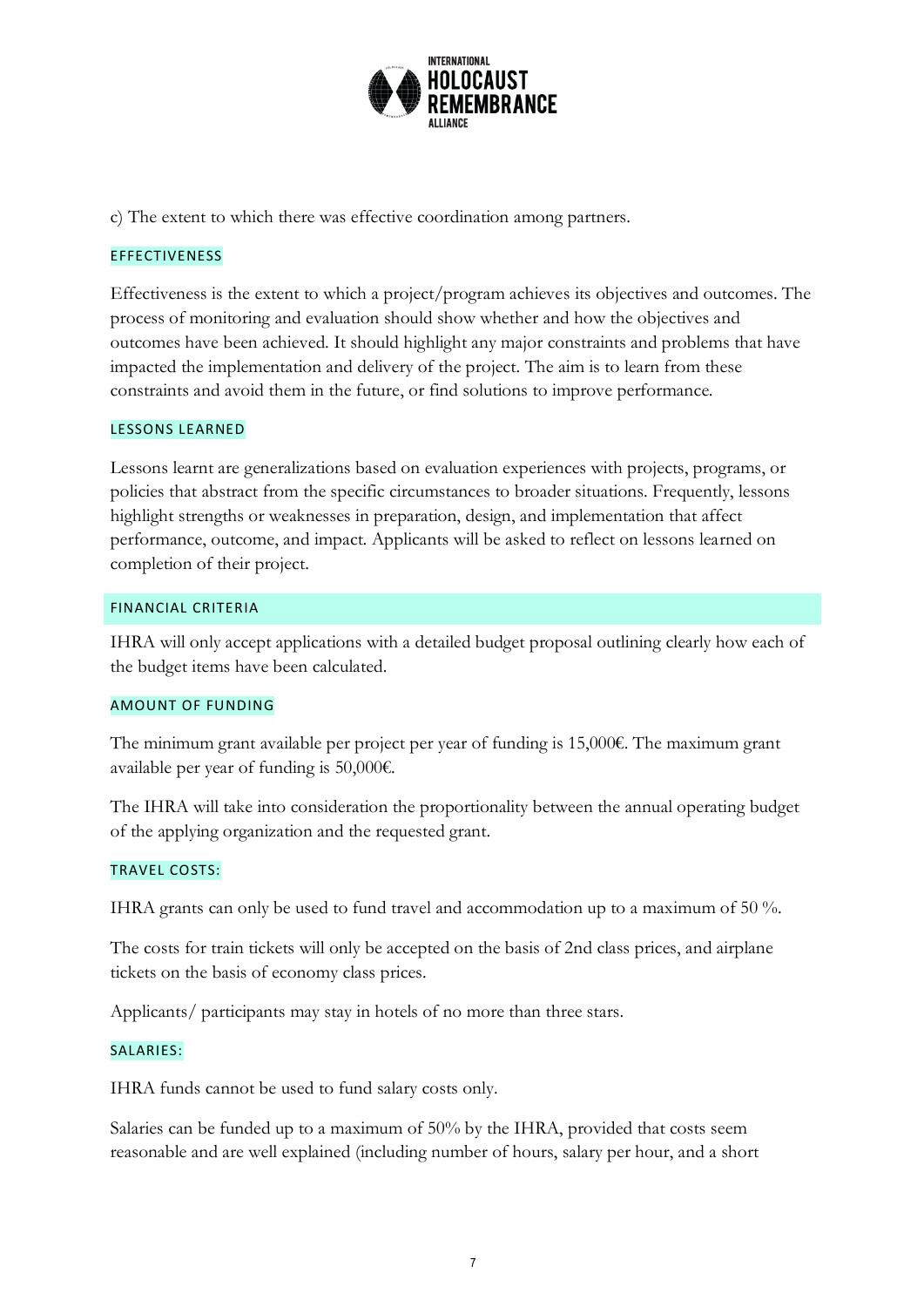

description of tasks). Applicants are encouraged to discuss this in advance with the Permanent Office.

## CO-FUNDING:

Under the IHRA Grant Strategy for 2019-23, project applications must demonstrate the commitment of co-funding for at least 50% of the total project budget. This means that at least 50% of the total budget for the project is to be covered by sources other than the IHRA. The applying organization may list itself as a co-funder.

Applicants who are unsure how to secure co-funding are encouraged to contact the IHRA Permanent Office as early as possible to seek advice.

If, at the time of submitting an application, confirmation from other funding sources has not yet been received, the applicant should list potential co-funders that have been contacted.

Required co-funding must be procured by December of each year following the submission of the application. The applicant must furnish proof that other donors have committed themselves to co-funding or that co-funding will be provided from other sources in order to receive the initial instalment of 70% of the annual allocation. The balancing 30% of the annual allocation will be paid on receipt of final and financial reports.

## NOT-FOR-PROFIT

Funds can only be granted for not-for-profit activities and any outcome (i.e. publications, guidelines, DVDs, apps etc.) co-funded by the IHRA cannot be sold for profit.

Any fees to be charged for publications need to be approved by the IHRA well in advance.

The IHRA only processes applications from not-for-profit institutions. IHRA reserves the right to request non-profit certificates from applicants.

## INELIGIBLE BUDGET ITEMS:

The following budget items are not eligible under the IHRA Grant Strategy. In the case that they form part of the project budget, they should be clearly marked as being paid for by co-funding and not with IHRA funds:

- Cash Prizes
- Equipment
- Honoraria payments (except for speaker or expert fees that are directly related to the project)
- Events that do not directly contribute to reaching the objectives of the project.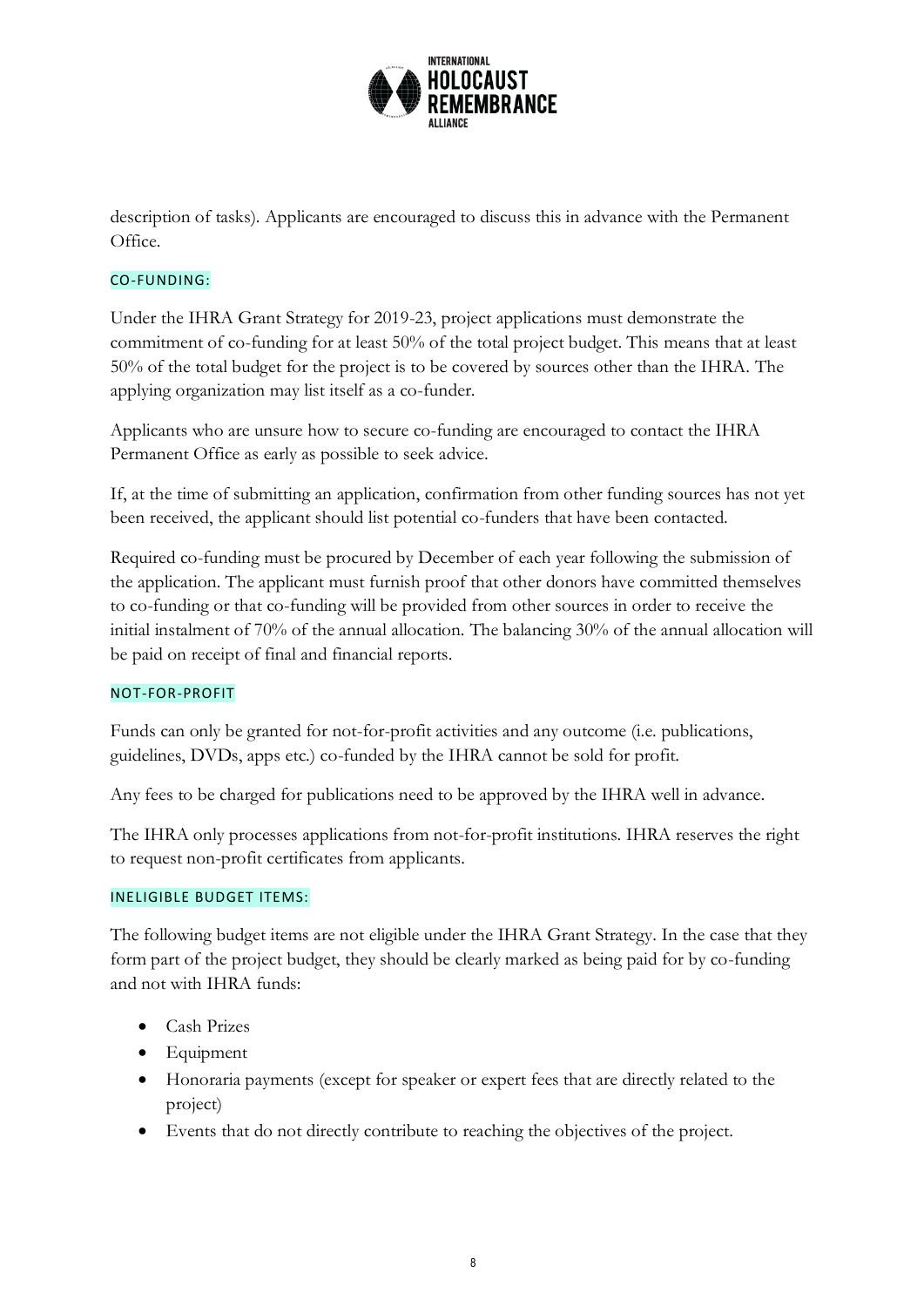

#### INELIGIBLE ACTIVITIES

The IHRA is unable to consider providing financial support for the following types of activities:

- Capital projects or physical construction of memorials
- Commemoration events
- Individual research
- Literary works, music, theatre, fine and plastic arts productions
- Film, video, and photographic development or production
- Monographs and individual life stories
- Study visits
- Teacher training

## APPLICATION PROCEDURE

## SUBMISSION OF APPLICATIONS

Applications that are incomplete, or do not meet the formal requirements as laid out in the guidelines for applications will not be considered for funding.

If representatives of the applying organization or project partners of such organizations contact members of the Grant Review Committee regarding the Grant Strategy and/or their application during the application and review periods, then their application will be disqualified from review.

Applicant organizations can only submit one application each year.

According to the 'Sunset Rule' the same institution may receive funding up to a maximum of three times in a row from the IHRA. Subsequently the organization will not be eligible to receive IHRA funding for at least one year before they can apply again.

Applications from organizations that already received funding from the IHRA but did not submit a final narrative and financial report for the previously funded projects by the application deadline will not be considered for funding.

Only online applications (and attachments) will be accepted.

Please use the template for recommendation letters provided in the attachments section of the online application system. Please note that in case these two letters of recommendation are identical or signed by the same person, the IHRA will disqualify your application.

Letters of recommendation should not be submitted by Heads of Delegations of IHRA member, liaison or observer countries, or by experts holding particular functions within the IHRA. Letters from regular IHRA delegates are also not encouraged.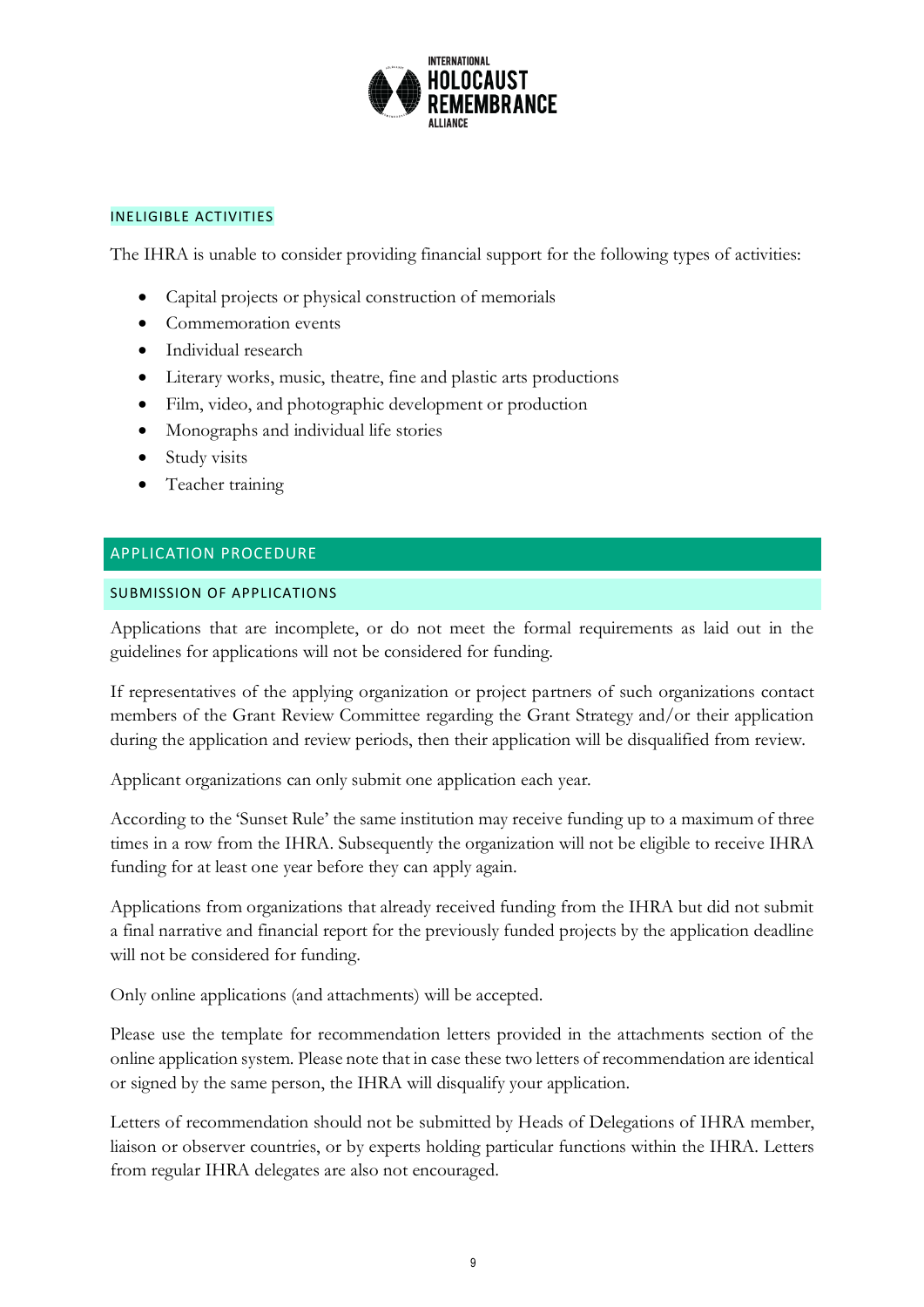

## DEADLINES

Applicants must register through the IHRA's online application system and complete the project summary and the budget sections by 22 January. All other sections can be modified until 5 February. Please note that it is not possible to create an account after 22 January.

Applications must be received by 5 February, 23:59 CET.

We strongly encourage applicants to be in contact with the Permanent Office far in advance of the deadline in order to seek advice for an application.

The IHRA can only fund projects that have not yet started; the project start date should be no earlier than 15 May of each year, after the call for applications has been closed.

## SUCCESSFUL APPLICATIONS

If an application is successful, the applicant will be notified and required to submit a Logical Framework and an updated budget, as well as confirmation of co-funding, before funds can be allocated. Other specific conditions of grant allocation may also be stipulated. The IHRA reserves the right to award less than the requested amount.

Documentation and disbursement procedures for recipients of IHRA funds are as follows:

Upon approval of the Logical Framework and co-funding, the initial instalment of 70% of the annual allocation will be provided by the IHRA.

Multi-year projects must submit interim annual progress reports.

Financial reporting and expense accounting are required for all projects. Any project must be independently audited. The audit must be conducted in accordance with generally accepted auditing standards, identifying the IHRA contribution in this audit report and shall be submitted to the IHRA Permanent Office.

For IHRA grants above  $\epsilon$ 30,000, the cost of such an audit will not be covered by the IHRA, but must be borne by the Grant Recipient. For IHRA grants under  $\epsilon$  30,000 the IHRA may contribute towards the auditing costs up to a maximum of 10% of the cost of the IHRA's grant to the project.

A Final Project Report (narrative and financial) must be submitted within six weeks of completion of the project.

The final instalment of 30% of the allocated funds will be paid on approval of the final reports by the Evaluation Board. The IHRA reserves the right to withhold the final instalment where the Evaluation Board deems that projects have deviated substantially from the submitted proposal. If a correction/redress is not made, further disbursement of IHRA funds may be halted entirely.